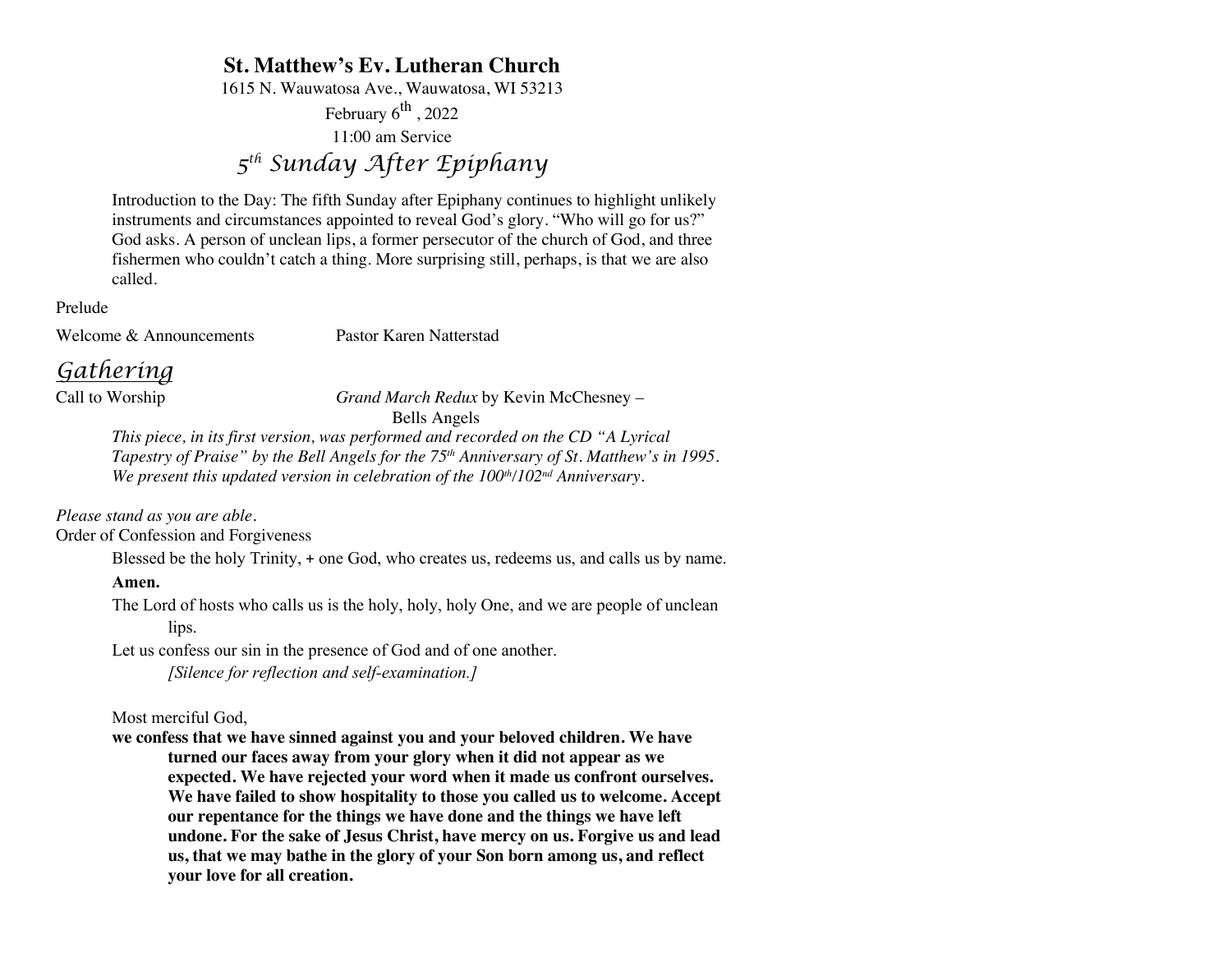Rejoice in this good news: In + Christ Jesus, your sins are forgiven. You are descendants of the Most High, adopted into the household of Christ, and inheritors of eternal life. Live as freed and forgiven children of God.

#### **Amen.**

### Gathering Song **#798 Will You Come and Follow Me**

### **Litany for the Fifth Sunday after Epiphany**

Like Isaiah before us,

**we are amazed by what the Lord has done.**

As so many followers have done before,

**may we respond to his call by saying, "Here I am! Send me!"**

As time spreads before us,

**may our eyes be open to the opportunities we have to share the Gospel with others.** And as more people seek to know the Lord,

**may news of him be made known to them all, so that they, too, may know the joy of the Lord. Amen.**

Apostolic Greeting

Arise shine; for the Light has come!

### **The glory of the Lord has risen upon us!**

The grace of God that extends to all nations in Christ Jesus through the work of the Holy Spirit be with you all.

### **And also with you.**

Prayer of the Day

Most holy God, the earth is filled with your glory, and before you angels and saints stand in awe. Enlarge our vision to see your power at work in the world, and by your grace make us heralds of your Son, Jesus Christ, our Savior and Lord.

### **Amen.**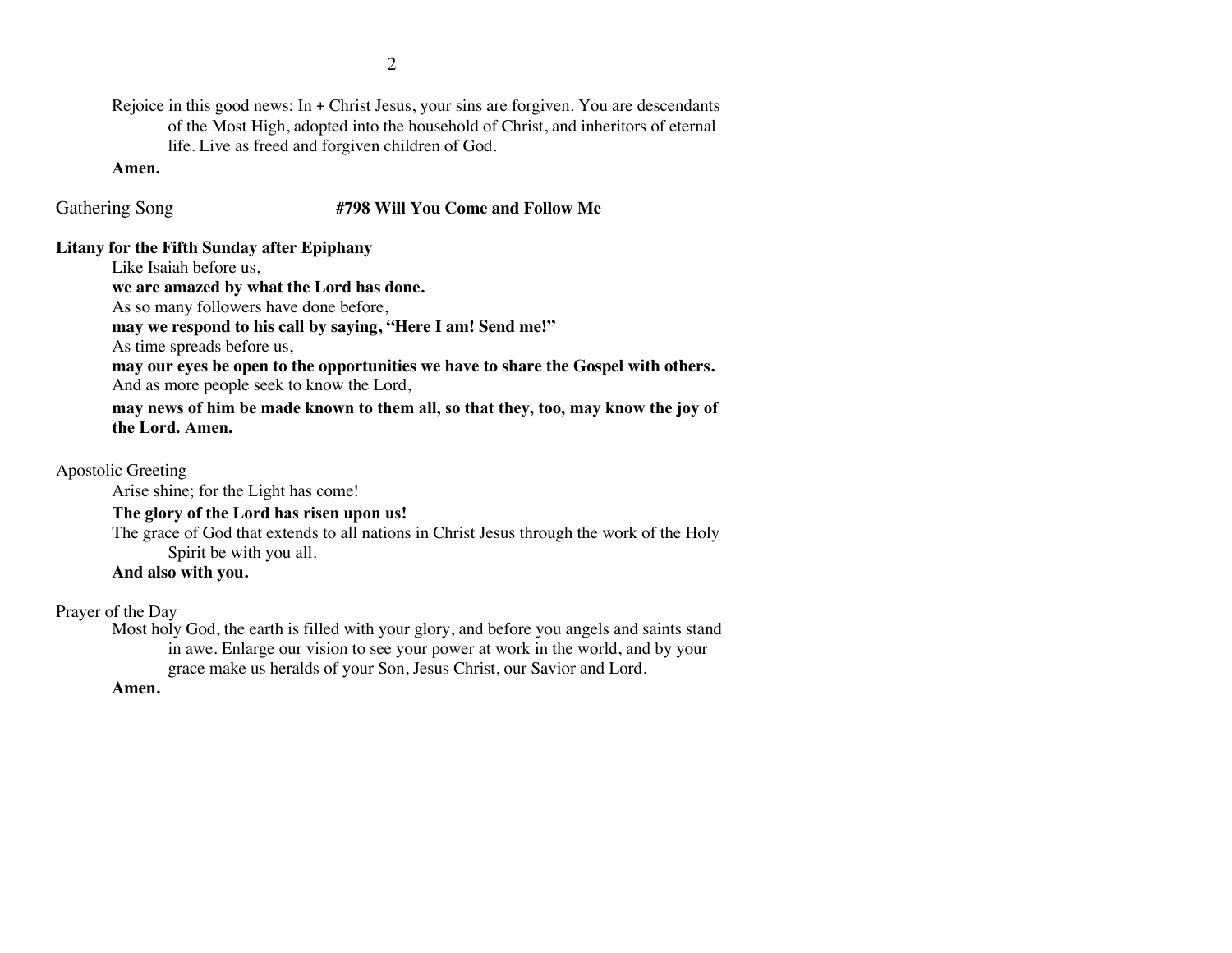# *Please be seated.*

*Word*

### First Reading Isaiah 6:1-8 [9-13]

*Through a vision in the temple, the eighth-century prophet Isaiah is called by God to announce judgment against Israel. Aware of his sinfulness and shortcomings, Isaiah is initially hesitant. But when God calls, Isaiah responds, "Here am I; send me!"*

Word of God, word of life. **Thanks be to God.**

Psalm Psalm 138 *I will bow down toward your holy temple. (Ps. 138:2)*

Let us read responsively and sing from Psalm 138.



Text: Psalm 138. Music: John R. Paradowski. Copyright © 2022. Used by permission. All rights reserved.

I will give thanks to you, O LORD, with my whole heart; before the gods I will sing your praise.

**I will bow down toward your holy temple and praise your name, because of your steadfast love and faithfulness; for you have glorified your name and your word above all things.** *Refrain.*

When I called, you answered me; you increased my strength within me.

**All the rulers of the earth will praise you, O LORD, when they have heard the words of your mouth.** 

They will sing of the ways of the LORD, that great is the glory of the LORD.

**The LORD is high, yet cares for the lowly, perceiving the haughty from afar.** *Refrain*

Though I walk in the midst of trouble, you keep me safe; you stretch forth your hand against the fury of my enemies; your right hand shall save me.

**You will make good your purpose for me; O LORD, your steadfast love endures forever; do not abandon the works of your hands.** *Refrain.*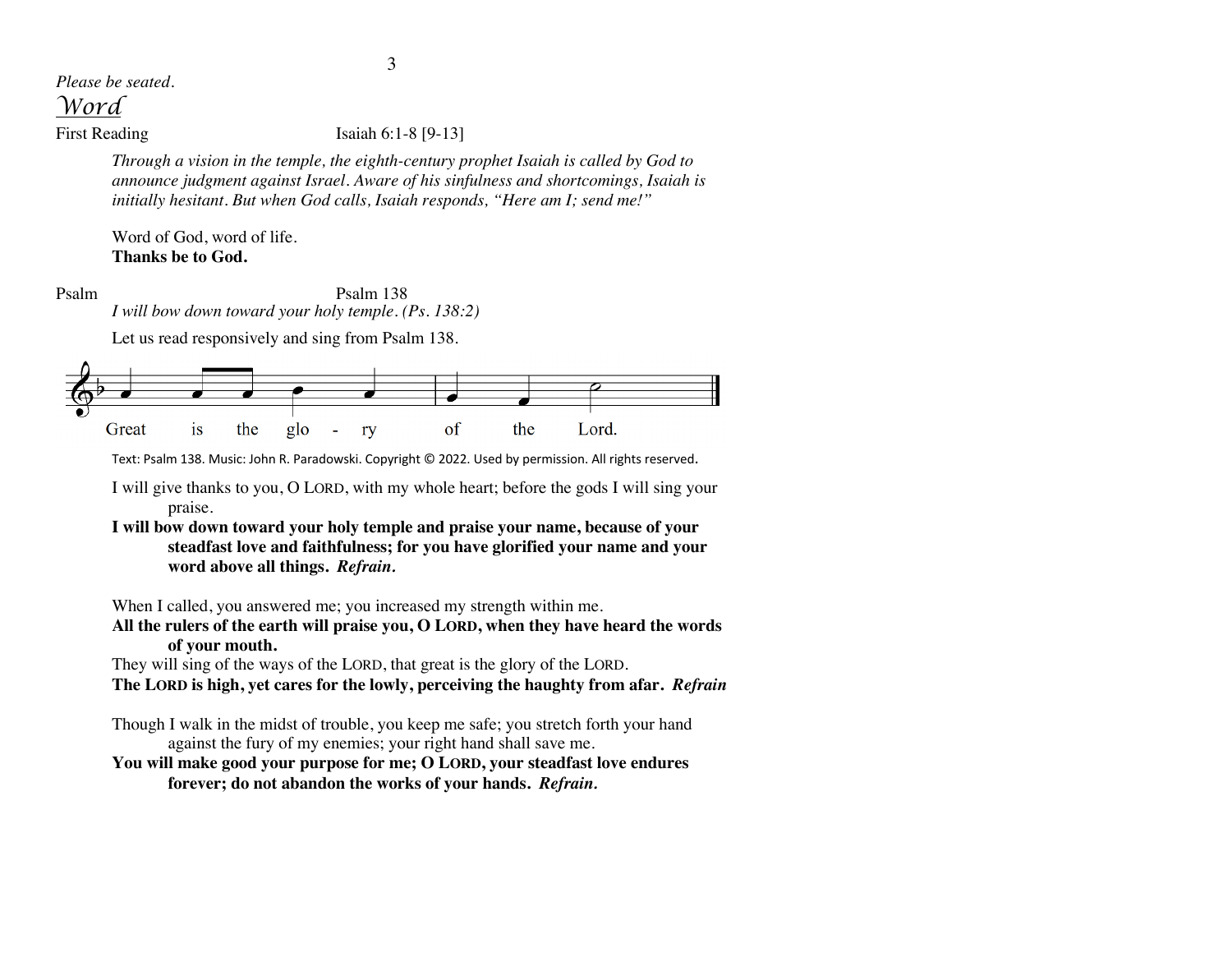Second Reading 1 Corinthians 15:1-11 *Paul delivers in a nutshell the story of the gospel that was given to him. In the lineage of the Christian faith, we have received the good news of God's love from generations of believers before us, and we continue to tell this story to the world.*

Word of God, word of life. **Thanks be to God.**

*Please stand as you are able.*

Gospel Acclamation **Alleluia! Glory Be**



Text: Arden Mead. Text Copyright © 2004. Creative Communication for the Parish. All rights reserved. Used by permission. Music: Conrad Kocher, 1786-1872. Tune: Dix. Meter: 77 77 77

### Gospel Luke 5:1-11

*Jesus' teaching of God's word has begun to draw great crowds. For Simon, James, and John, Jesus' teaching inspires hospitality, then obedience, and then risk. After Jesus' creative power is revealed, fear and amazement leads these three fishermen to leave everything behind to become apostles.*

The holy gospel according to Luke, the  $5<sup>th</sup>$  chapter. **Glory to you, O Lord.**

The Gospel of the Lord for you this day. **Praise to you, O Christ.**

*Please be seated.*

Pastor Karen Natterstad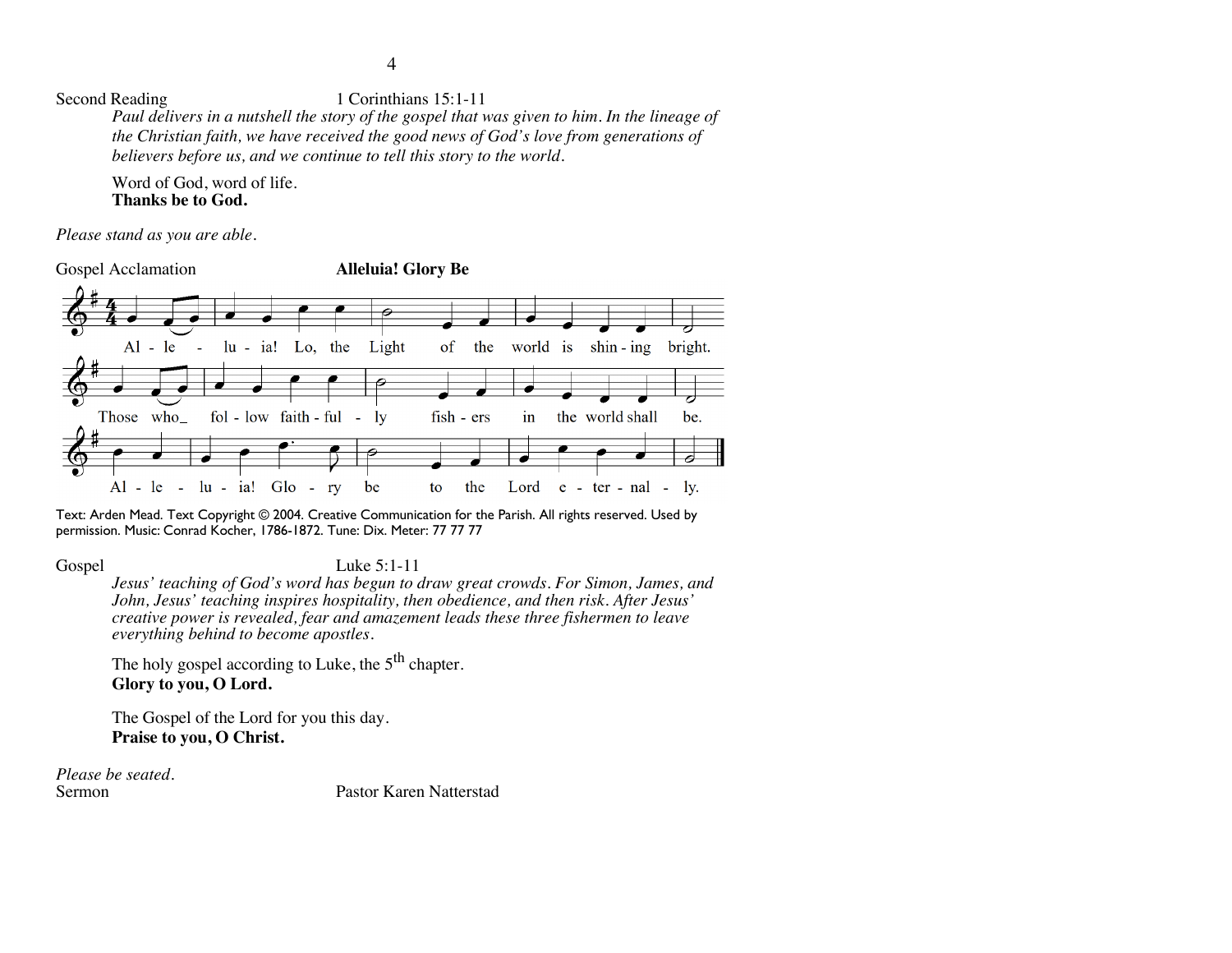*Please stand as you are able.*

**#817 You Have Come Down to the Lakeshore** *(Prayer Cards will be collected during the Hymn of the Day)*

Profession of Faith Nicene Creed

**We believe in one God, the Father, the Almighty,** 

**maker of heaven and earth, of all that is, seen and unseen.**

**We believe in one Lord, Jesus Christ, the only Son of God, eternally begotten of the Father, God from God,** 

**Light from Light, true God from true God,** 

**begotten, not made, of one Being with the Father;** 

**through him all things were made.**

**For us and for our salvation** 

**he came down from heaven,** 

**was incarnate of the Holy Spirit and the virgin Mary**

**and became truly human.** 

**For our sake he was crucified under Pontius Pilate; he suffered death and was buried.** 

**On the third day he rose again in accordance with the scriptures;** 

**he ascended into heaven and is seated at the right hand of the Father.** 

**He will come again in glory to judge the living and the dead, and his kingdom will have no end.**

**We believe in the Holy Spirit, the Lord, the giver of life,** 

**who proceeds from the Father and the Son, who with the Father and the Son is worshiped and glorified, who has spoken through the prophets. We believe in one holy catholic and apostolic church. We acknowledge one baptism for the forgiveness of sins. We look for the resurrection of the dead, and the life of the world to come. Amen.**

Prayers of Intercession

The Spirit of the Lord is poured out upon us in abundance; so we are bold to pray for the church, the world, and all that God has made.

…God of grace, **hear our prayer.**

Since we have such great hope in your promises, O God, we lift these and all of our prayers to you in confidence and faith; through Jesus Christ our Savior.

**Amen.**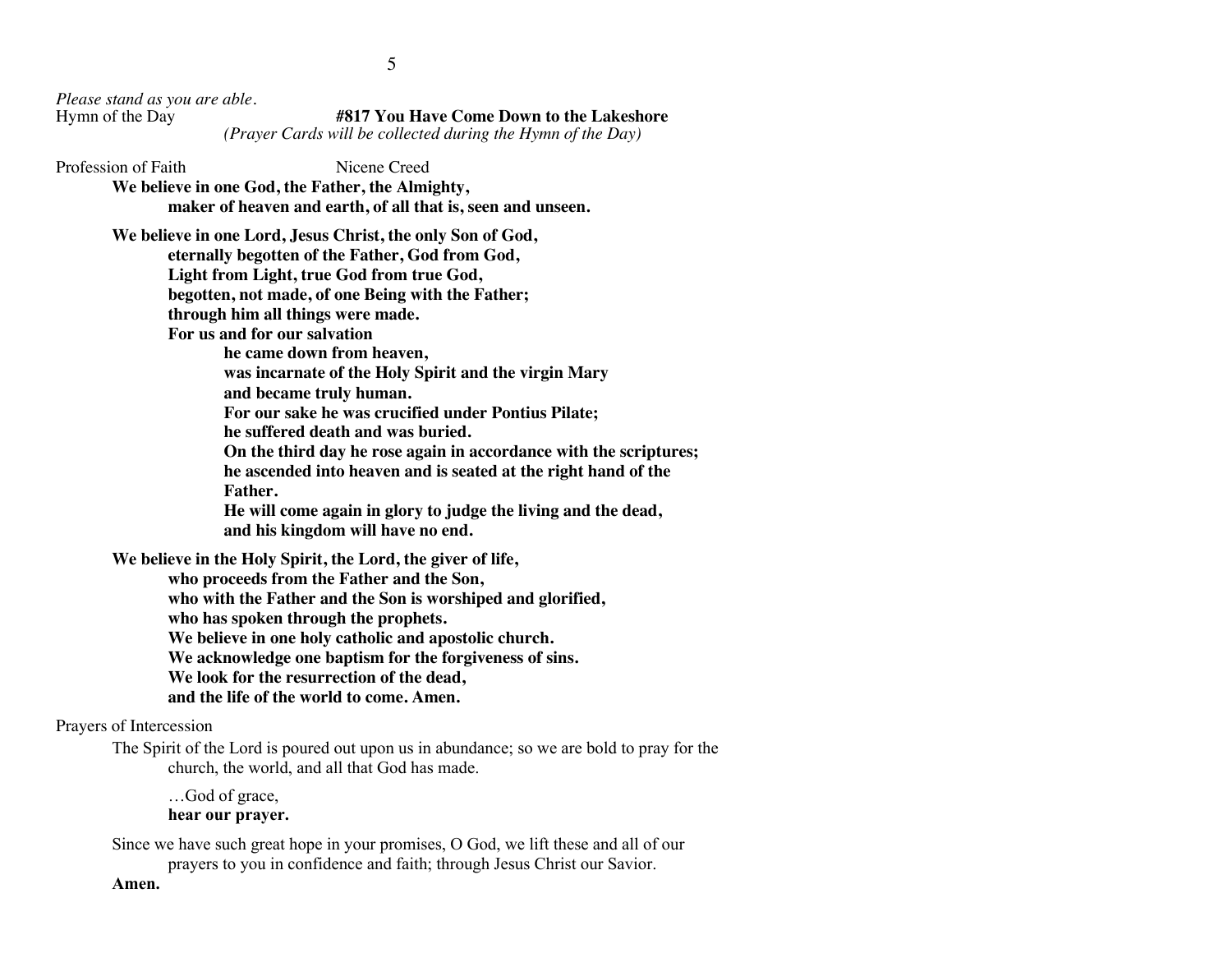Sharing the Peace of Christ The peace of the Lord be with you all. **And also with you.**

*Please be seated.*

*Meal*

Musical Offering *Shall We Gather at the River* by Karen Buckwalter – Bells Angels



Text: Didache, 2nd cent.; Marty Haugen, b. 1950. Music: Marty Haugen. Tune: As the Grains, Irregular. Podcast/Streamed/Reprinted with permission under One License A-703603. All rights reserved.

*Please stand as you are able.*

Offertory Prayer

O God, from the vast ocean of your grace we have been granted all things. Accept now these humble gifts. And with them accept our lives of ever-streaming praise, that we might be bold to be good fishers of people. Through Jesus Christ our Lord.

### **Amen.**

Words of Institution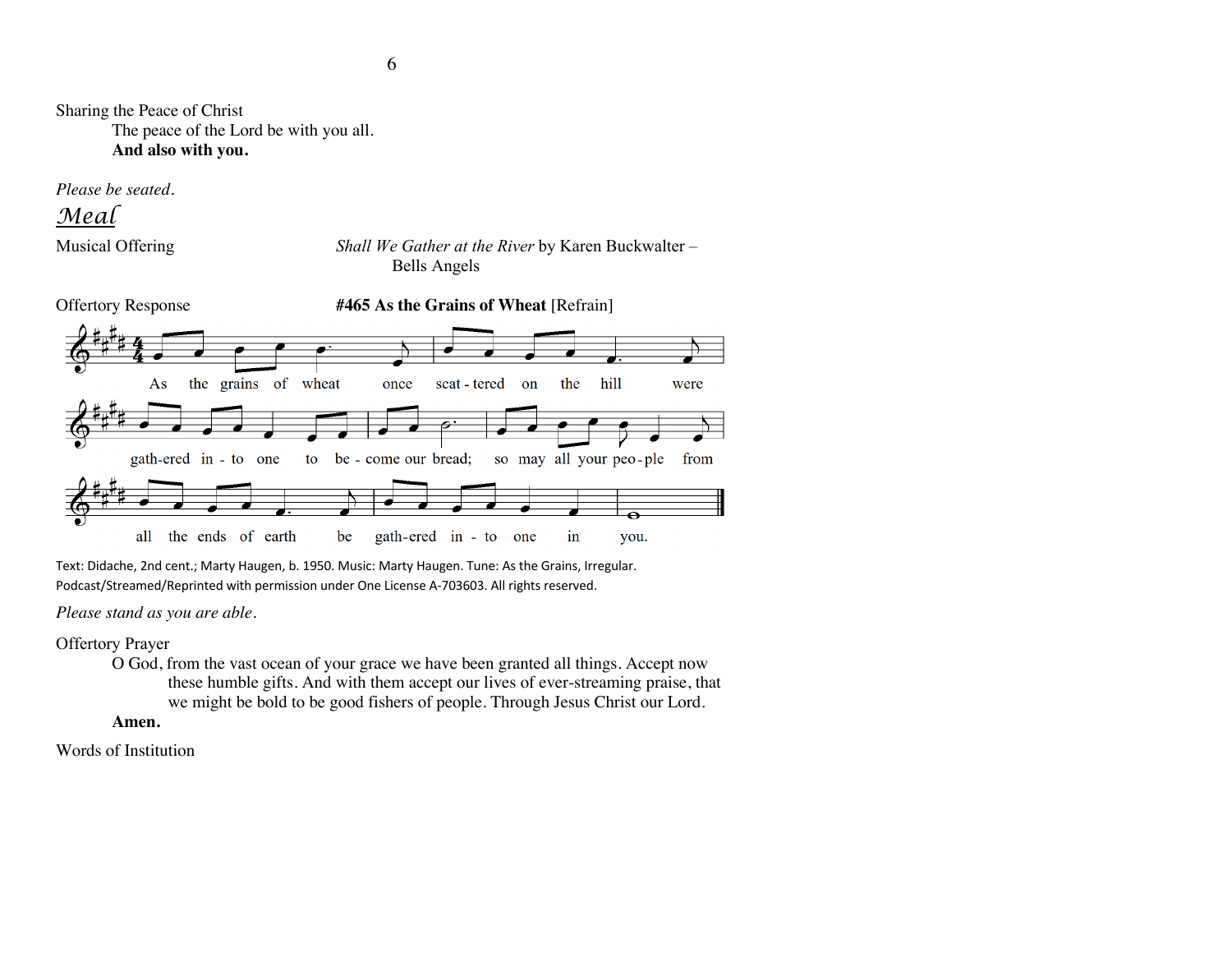Lord's Prayer Gathered into one by the Holy Spirit, let us pray as Jesus taught us. **Our Father in heaven, hallowed be your name, your kingdom come, your will be done, on earth as in heaven. Give us today our daily bread. Forgive us our sins as we forgive those who sin against us. Save us from the time of trial and deliver us from evil. For the kingdom, the power, and the glory are yours, now and forever. Amen.**

Invitation to Communion

Come to God's table. **There is a place and enough for all.** The gifts of God for the people of God.

*Please be seated.*

Lamb of God page 182

### Communion Hymn **#474 Bread of Life from Heaven**

*Please stand as you are able.*

Communion Response

May the body of our Lord Jesus Christ strengthen and keep you in His light and grace. **Amen.**

Prayer after Communion

Lord Jesus Christ, what sort of fisherman are you? You have netted us and gathered us together. We thank you for this gift of life. Now open us up, Lord, to your abundant goodness. And open up our nets, as well. Ready us for an amazing catch. "Here we are, Lord; send us." We praise you now and evermore.

**Amen.**

# *Sending*

Blessing

God, who leads you in pathways of righteousness, who rejoices over you, and who calls you by name, + bless your going out and your coming in, today and forever.

**Amen.**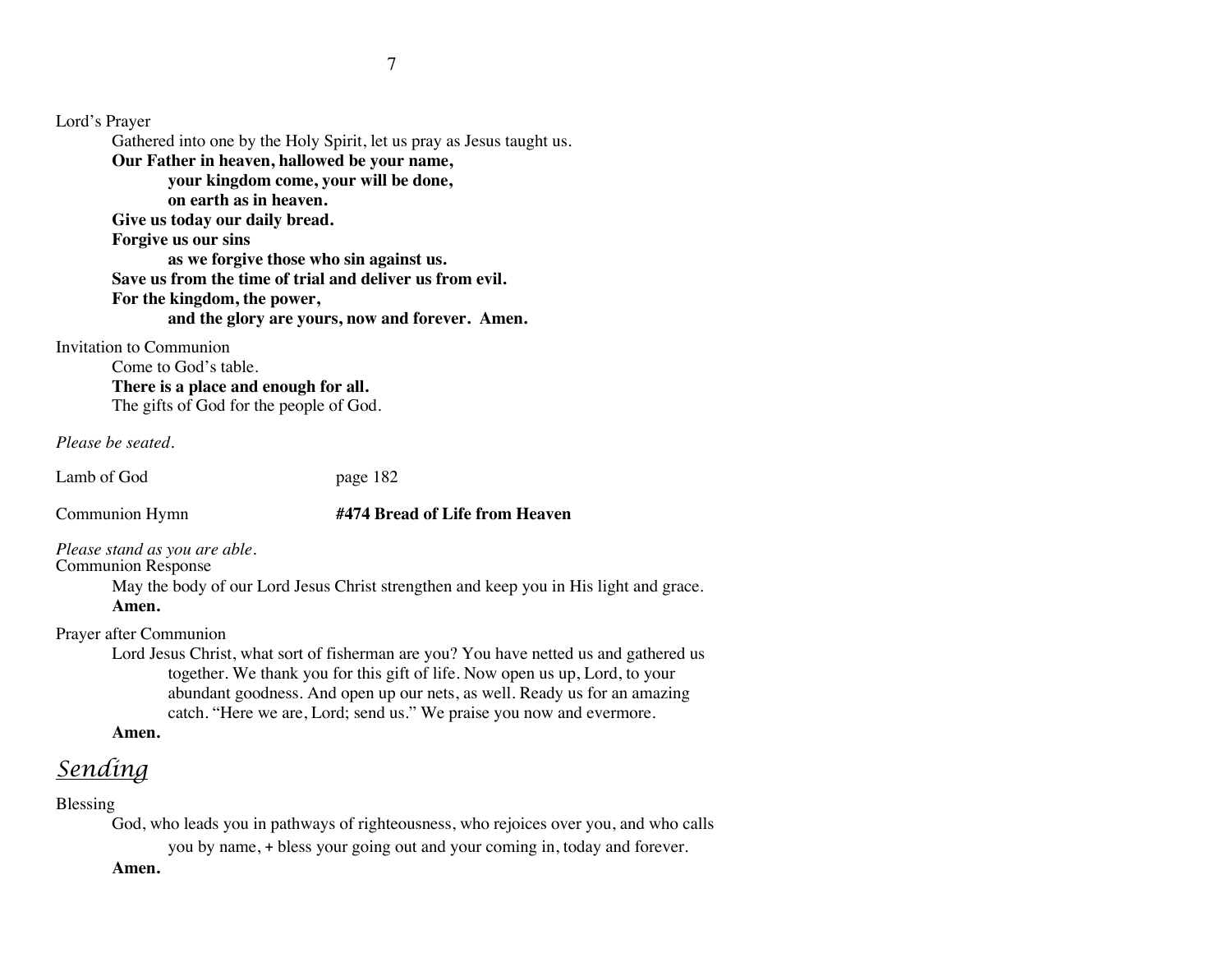

Text: Susan Palo Cherwien, 1953-2021. © 1997 Susan Cherwien, Augsburg Fortress. Music: Music: Timothy J. Strand, b. 1958. Tune: Surge Ecclesia 87 87 87. © 1997 Augsburg Fortress. Podcast/Streamed/Reprinted with permission under One License A-703603. All rights reserved.

Dismissal

Go forth as light into the world, rejoicing in the power of the Holy Spirit. **Thanks be to God.**

Postlude

8